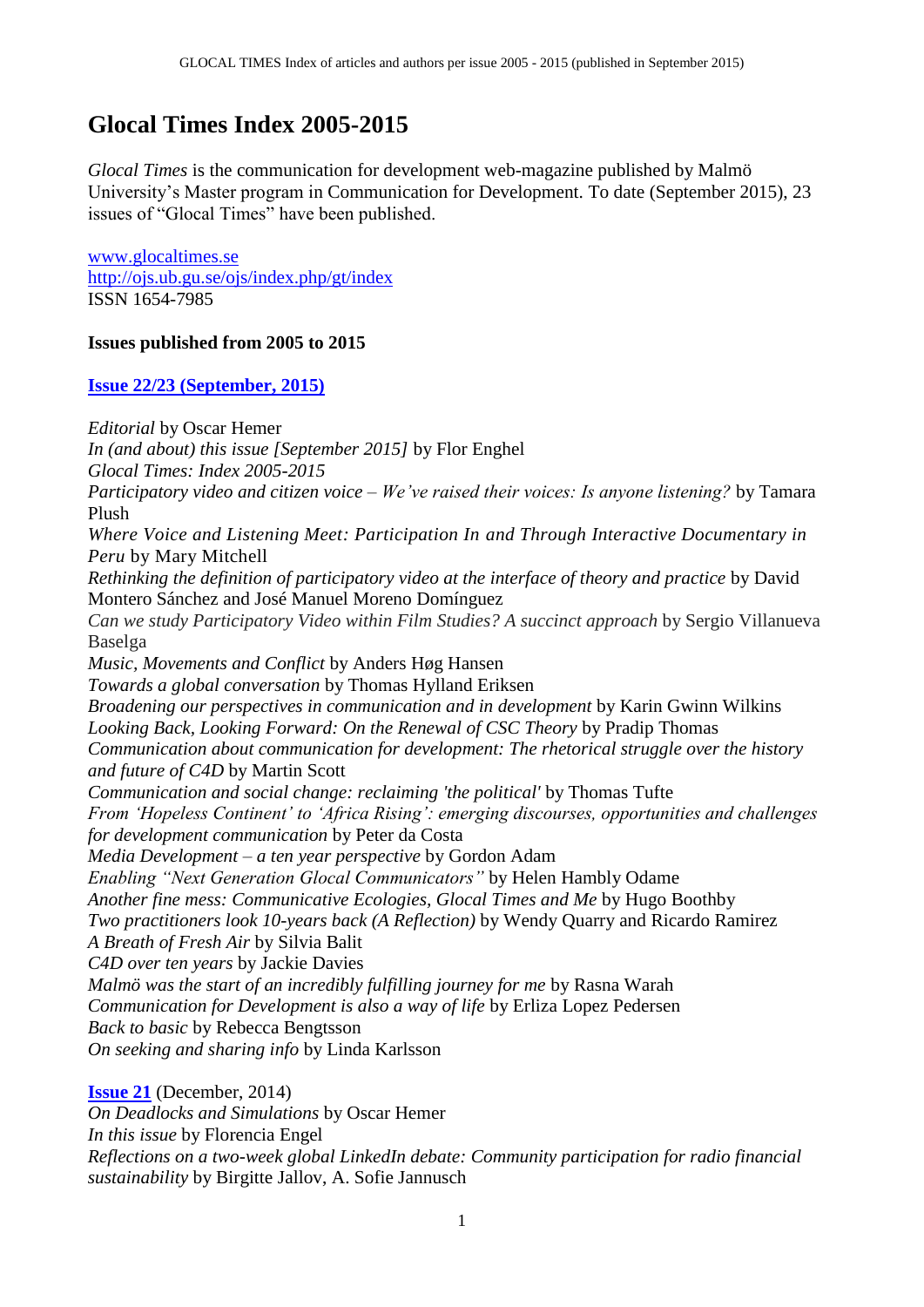*Diverse Communities, Diverse Media: The 10th OURMedia conference in Goroka, Papua New Guinea* by Verena Thomas, Clemencia Rodríguez

*Media and governance in Latin America: The role of communication for development* by Paola Sartoretto

*Establishing Networks of Change: The Second International Encounter of Graduate Programs in Communication, Development and Social Change* by Mery Perez

*Social media and the "Menace to Society": Potential and limitations of alternative media in Turkey* by Sofia Hafdell

*Ethnographic Representations of Self and the Other in Museums To whom do they speak, and what do they say?* by Yee-Yin Yap

#### **[Issue](http://ojs.ub.gu.se/ojs/index.php/gt/issue/view/386) 20** (June, 2014)

*Canadian Divides* by Oscar Hemer *In this Issue* by Florencia Enghel *Critical perspectives on changing media environments in the Global South* by Poul Erik Nielsen *Navigating distant worlds: International development and social change in interactive web documentary* by Charlotte Jenner *Analysing visual representations in the North Korean Refugee Movement for Social Change and Justice* by Pearl Jones *Participatory video in Myanmar: Capacity building for local facilitators* by Gareth Benest *Documentary cinema, memory and reconciliation: An interview with Joshua Oppenheimer, director of "The Act of Killing"* by Nubia Rojas *Promoting communication in agricultural and rural development: FAO's priorities and initiatives in 2014* by Mario Acunzo and Vanessa Vertiz

## **[Issue 19](http://ojs.ub.gu.se/ojs/index.php/gt/issue/view/354)** (September, 2013)

*A fine balance* by Oscar Hemer *In this Issue* by Florencia Enghel *Mediated and non-mediated communication practices of Filipino au pairs in Denmark* by Erliza Lopez Pedersen *Action! Livestreaming as means of civic engagement: A case study of citizen journalism in Egypt and Syria* by Rebecca Bengtsson *Internet-based Community Radio and communication rights: A Chilean case study* by Carolin **Törnqvist** *Reflections on MA thesis work on Communication for Development* by Anders Høg Hansen *The Communication for Development (C4D) Network* by Jackie Davies *My ICA 2013: Navigating the London conference in a quest for Development Communication… and beyond* by Valentina Baú *Comprehending social change in an era of austerity: Reflections from a communication perspective* by Teke Ngomba

## **[Issue 17/18](http://ojs.ub.gu.se/ojs/index.php/gt/issue/view/277)** (September, 2012)

*The Challenge of the Present Continuous* by Oscar Hemer *In this Issue* by Florencia Enghel *Means of Communication - Transnational Struggles and Scarce Resources* by Thomas Hylland Eriksen *Mobilizing for Global AIDS Treatment - Clicking Compassion and Shopping Salvation* by Lisa Ann Richey *The Potential of Foreign News as International Development Communication* by Bella Mody *The Underside of Communication in Development* by Nora C. Quebral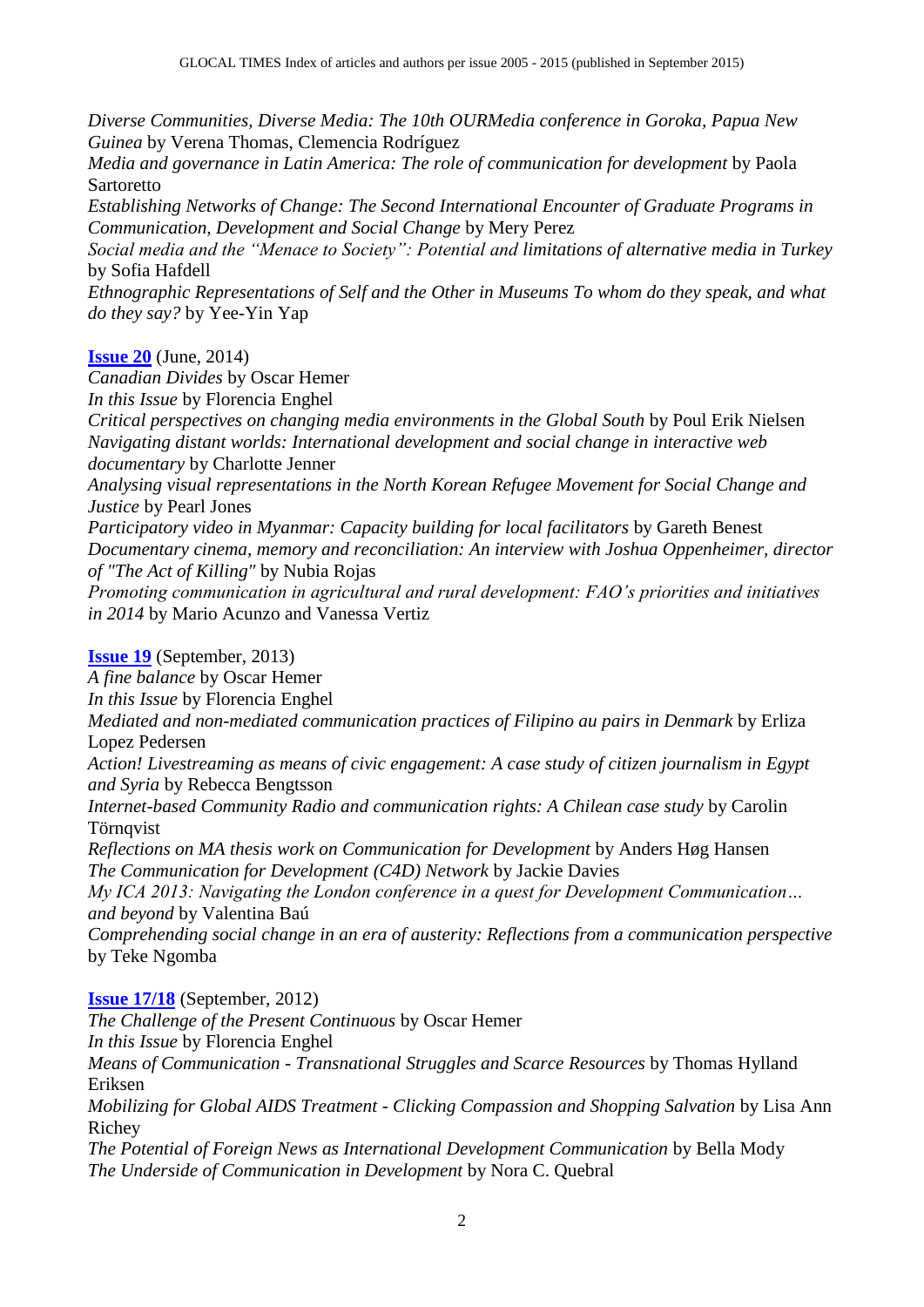*Rebranding Development Communications in Emergent India* by Paula Chakravartty *Public Sector Software, Participatory Communications and Social Change* by Pradip Ninan Thomas

*Is it Possible to Generate Development Starting from Communication?* By Rosa María Alfaro Moreno

*Communication for Development in Good and Difficult Times - The FAO Experience* by Silvia Balit *The Limits of Communication - The Gnat on the Elephant* by Wendy Quarry, Ricardo Ramírez *The Growing Pains of Community Radio in Africa - Emerging Lessons Towards Sustainability* by Peter da Costa

*Reality Television for Community Development - The Kwanda Initiative in South Africa* by Lebo Ramafoko, Gavin Andersson, Renay Weiner

*The Globalization of the Pavement - A Tanzanian Case Study* by Ylva Ekström, Anders Høg Hansen, Hugo Boothby.

*Teaching and Learning Communication Process as Community-based Transdisciplinary Inquiry* by Helen Hambly Odame, Natalie Oram

*The Civil Society Organization Media Manager as Critical Communicator* by Peter Lemish, Kelly Caringer

*Social Entrepreneurship and Communication for Development and Social Change - Rethinking Innovation* by Emile G. McAnany

*Global Survival - Towards a Communication of Hope?* By Cees J. Hamelink

*ComDev in the Mediatized World* by Oscar Hemer, Thomas Tufte

*Is the Development Industry Taking Care of Business? - Why We Need Accountability in Communication for Social Justice* by Karin Gwinn Wilkins

**[Issue 16](http://ojs.ub.gu.se/ojs/index.php/gt/issue/view/369)** (September, 2011)

*The new spectre –Mediatization* by OSCAR HEMER

*In this Issue* by Florencia Enghel

*Mobile phones in Tanzania: tools for social change?* By Adela Rodrigo

*Using participatory photography to stimulate critical thinking: collaborative action-research in Australia and Tanzania* by Cassandra Doyle, Karen Thulstrup

*The field diary as a bridge between theory and practice* by Rosalind Yarde

*Using social media for conservation fundraising in Kenya: the case of WildlifeDirect* by Liz Mwambui

*The International Tribunal on Climate Justice: cultural meanings and social change* by Carys Hughes

*Locating agency in film for change* by Søren Sønderstrup

## **[Issue 15](http://ojs.ub.gu.se/ojs/index.php/gt/issue/view/368)** (December, 2010)

*An unconventional partnership* by Oscar Hemer

*In this Issue* by Florencia Enghel

*Meta-research of development communication studies, 1997-2006* by Hemant Shah *Participatory development communication: between rhetoric and reality* by Soledad Muñiz *City Sisters navigating the Glocal Mediascapes in Dar es Salaam* by Ylva Ekström *Getting it together* by SIDA DEPARTMENT FOR METHODOLOGIES AND AID **EFFECTIVENESS** 

*Book critique by Skype: academics take on practitioners* by Wendy Quarry, Ricardo Ramirez

**[Issue 14](http://ojs.ub.gu.se/ojs/index.php/gt/issue/view/367)** (May, 2010) *Storytelling reclaimed* by Oscar Hemer *In this Issue* by Florencia Enghel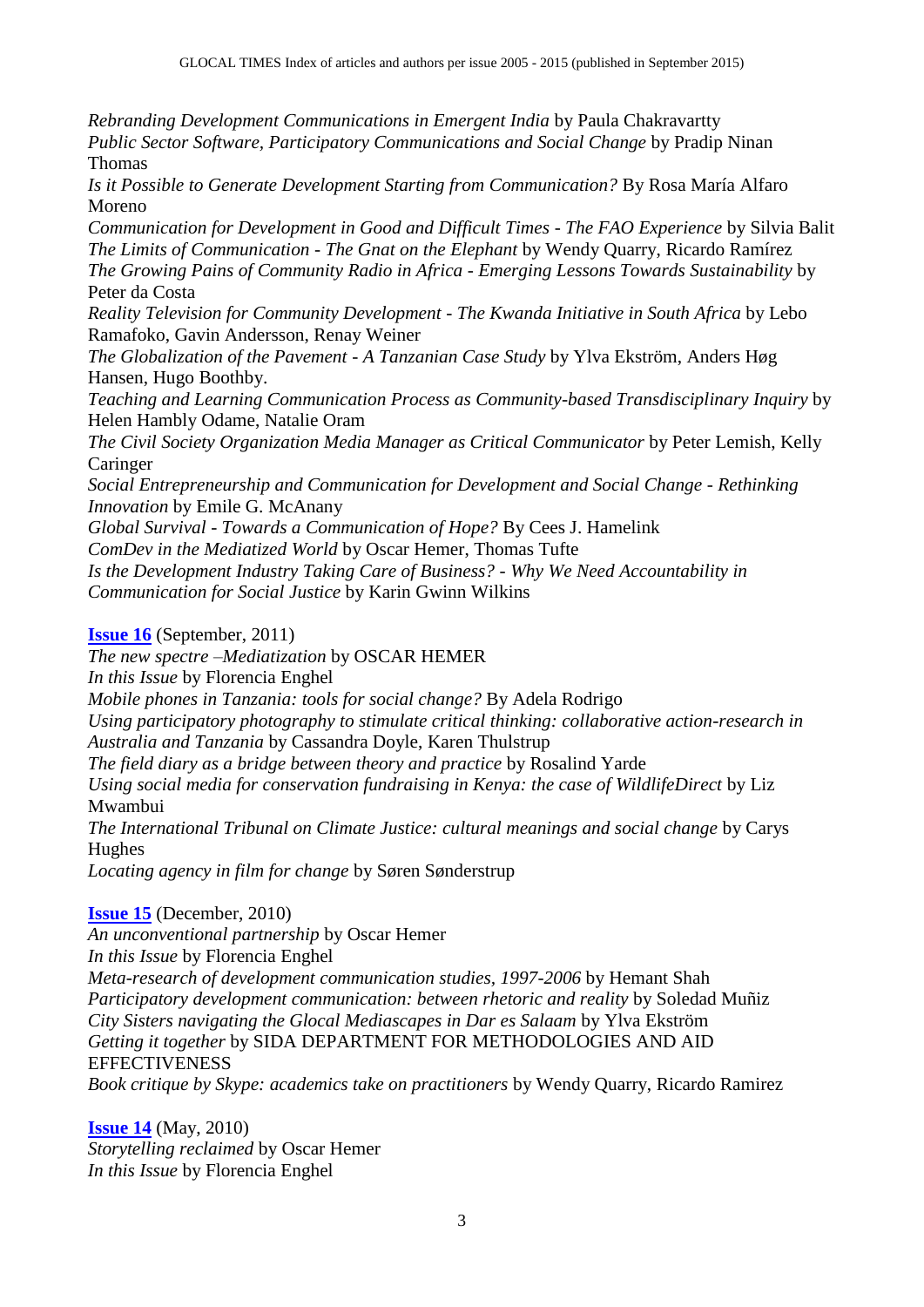Communicating with Decision Makers by Silvia Balit *Communicating with Decision Makers (Continued)* by Sylvia Balit *The Development Myth* by Rasna Warah *Social and Non-Formal Learning Environments. Educational approaches to the notion of 'participation'* by Anders Høg Hansen *Promoting Social change: The Case of Female Genital Mutilation* by Katja Svensson *Looking for Amina. An experience of Forum Theatre* by Jordi di Miguel

## **[Issue 13](http://ojs.ub.gu.se/ojs/index.php/gt/issue/view/366)** (November, 2009)

*Research and Networking as the Way Forward* by Oscar Hemer *In this issue* by Florencia Enghel *What's in a Name? Problematizing communication's shift from development to social change* by Karin Wilkins *Incentives and Participation in Development Communication. Evidence from 63 recent projects* by Emile McAnany *Market Versus Mall. Catalysing public debate through new media technologies* by Doug Anwar Jahangeer *Participatory Video Hubs. Building global media networks with a difference* by Nick Lunch *The Role of Media in Rolling Out Democracy in Pakistan* by Lotte Dahlmann *Sugar Coating, or the Manufacture of Community Support. A case study from Ghana* by Jason Rush *Our Petrified Gardens. Constructions of identity on South African TV* by Susan Hayden

## **[Issue 12](http://ojs.ub.gu.se/ojs/index.php/gt/issue/view/365)** (April 7, 2009)

*Communication, development and… counterterrorism* by Gordon Adam *Knowledge is the beginning: a film about the West-East Orchestra* by Florencia Enghel *Bridging the gap between Community Based Organizations and donors* by Ulrika Wedin *Beyond the pencil test* by Andre Powe *Talk right, make right* by Johanna Stenersen *Old dogs learn new (e)tricks* by Wendy Quarry and Ricardo Ramírez *Media, democracy and globalization* by Zeenath Hasan *Remembering Colin Fraser* by Silvia Balit

## **[Issue 11](http://ojs.ub.gu.se/ojs/index.php/gt/issue/view/364)** (October 11, 2008)

*Seeing beyond celebrity* by Varihi Scott *Big Brother and empowered sisters* by Helen Belcastro *Sex tourism and the importance of images* by Charlotte Pruth *Dancing to change* by Evelyn Lutwama-Rukundo *A mobile cinema experience in Niger* by Dominique Thaly *Dramaide and Live Drama. Raising young people's awareness about HIV/AIDS in a creative, interactive and engaging way.* Fredrick Mugira.

**[Issue 10](http://ojs.ub.gu.se/ojs/index.php/gt/issue/view/363)** (February 28, 2008)

*Research and communication: bridging the research-policy gap?* by Niels Keijzer, Wendy Quarry, Ricardo Ramírez and Florencia Enghel *Decision makers do want communication –but they may not want participation* by Wendy Quarry *Strategies for impact and policy relevance* by John Young *Evidence-based advocacy in development practice* by Catherine Hine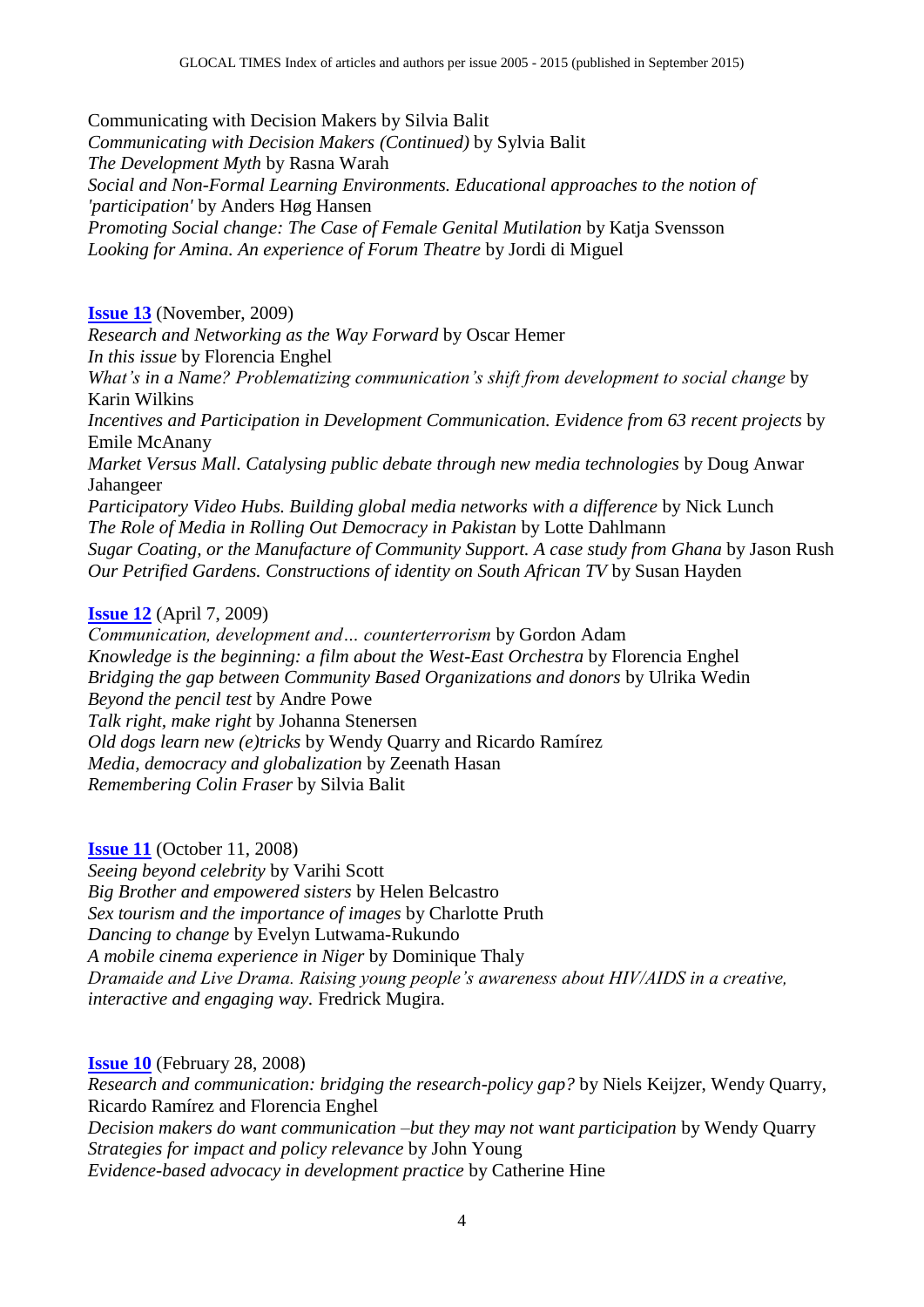## *Linking evidence with policy and practice* by Andrew Chetley

## **[Issue 9](http://ojs.ub.gu.se/ojs/index.php/gt/issue/view/362)** (November 23, 2007)

*A case for the quantitative assessment of participatory communication programs* by Tom Jacobson *Participation as structural* by Karin Gwinn Wilkins and Young-Gil Chae *Towards transdisciplinarity and a complex role for the scientist* by Rico Lie *Participatory communication* by Paolo Mefalopulos *Participatory communication research: history and future of the IAMCR Section* by Florencia Enghel

#### **[Issue 8](http://ojs.ub.gu.se/ojs/index.php/gt/issue/view/361)** (published August 20, 2007)

*Memories of division, memories of reconciliation* by Michael Chapman *Memories, texts and collages* by Franco Frescura *Memories of modernity in Swedish prose fiction* by Ingrid Elam *Unmasking the voice of young shoe shiners in La Paz* by April Pojman *Memories of a modernity-to-be* by Oscar Hemer *Networking for learning: the Pelican Initiative* by Niels Keijzer

#### **[Issue 7](http://ojs.ub.gu.se/ojs/index.php/gt/issue/view/360)** (February 8, 2007)

*Communicating as one?* by Peter da Costa *A compendium of regional perspectives in Communication for Development* by Wendy Quarry and Ricardo Ramirez *What do they think? Policy-makers and the role of Communication for Development* by Colin Fraser, Sonia Restrepo Estrada and Leonardo Mazzei *Communication for Development: making a difference* by Jan Servaeset al *Policy-makers' perceptions of Communication for Development: two surveys twelve years apart* by Colin Fraser and Sonia Restrepo Estrada *Are we communicating development?* by Alfonso Gumucio Dagron *Without communication, there is no development* by Rosa María Alfaro *Paternalism: the 'outside' or 'rejected inside' of partnership?* by Maria Erikson Baaz *The Rome consensus* by The WCCD participants

#### **[Issue 6](http://ojs.ub.gu.se/ojs/index.php/gt/issue/view/358)** (December 4, 2006)

*Reclaim the brand name* by Rikke Andreassen *Enhancing media literacy* by Cecilia Von Feilitzen *Mapping space, conflict and identity* by Anders Hog Hansen *Unspeakable words remain unspoken* by Kerstin Gossé *Libraries as a tool for education and social change* by Maud Hell *A spider in a development net* by Ann Jornéus Tenfalt *Selling the backstage* by Johanna Stenersen

#### **[Issue 5](http://ojs.ub.gu.se/ojs/index.php/gt/issue/view/357)** (September 22, 2006)

*Collective memory and media news* by Ruth Teer-Tomaselli *Researching popular culture* by Hilde Arntsen *An analysis of the learning potentials of edutainment board games* by Mette Grøndahl Hansen, Stine Vikkelsø, Lise Grauenkær Jensen, Stine Kromann-Larsen and Martha Topp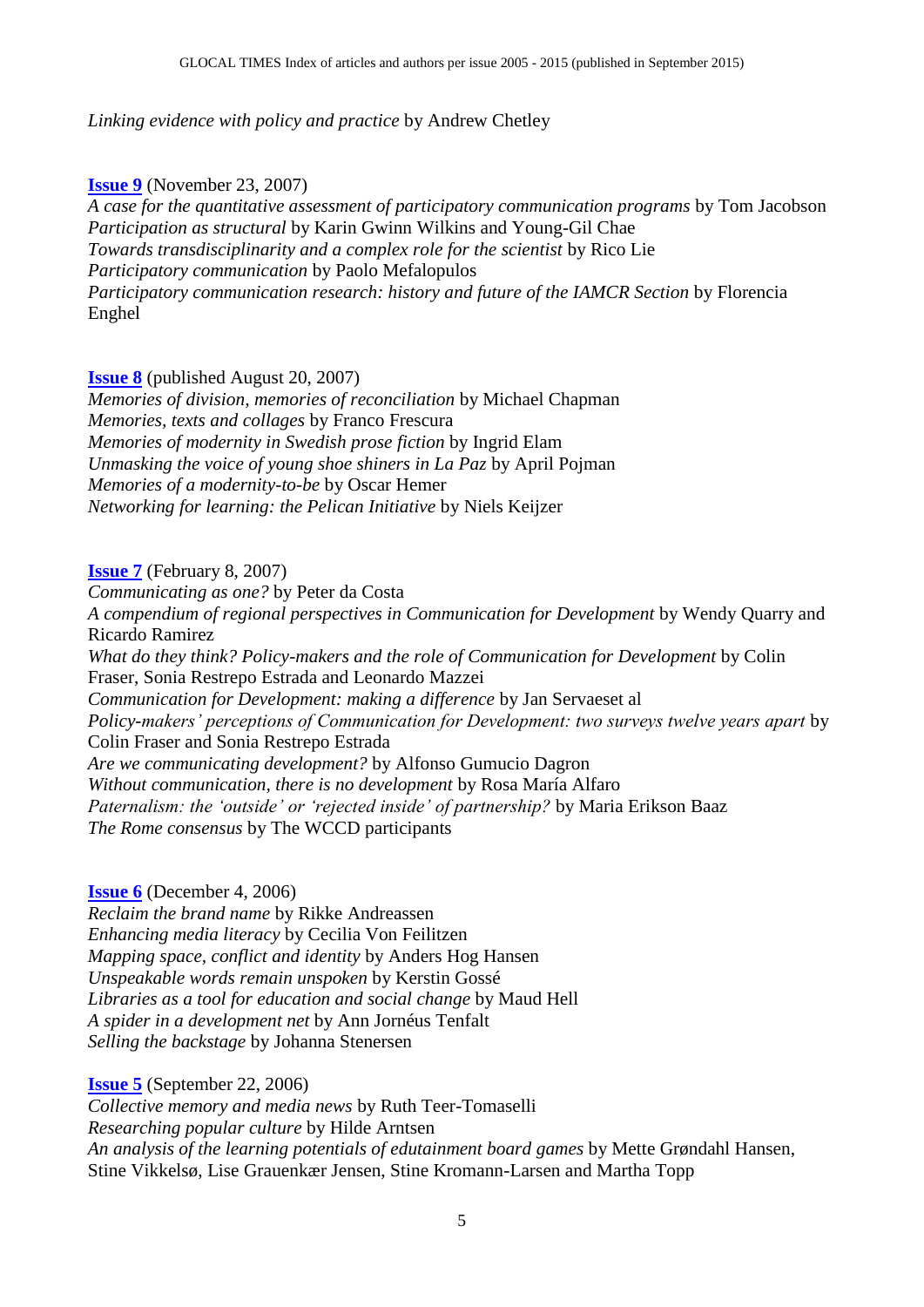*Transnational Senegalese cinema between nationalism and globalization* by Mari Maasilta *Murals as a popular medium of communication in South Africa* by Sabine Marschall *Alternative media and the global popular* by Nkosi Ndlela *Isidingo-The Need* by Norbert Wildermuth *HIV and AIDS in Uganda and Serbia* by Naomi Delap *Internet-based education from a gender perspective: a South-African case* by Louise Frykheden *Farm communities in Zimbabwe* by Clever Maputseni

## **[Issue 4](http://ojs.ub.gu.se/ojs/index.php/gt/issue/view/356)** (June 1, 2006)

*HIV/AIDS communication and prevention: an introduction* by Thomas Tufte *Ideology, discourse and dominance in the AIDS era* by Warren Parker *The risk of AIDS* by Helle Samuelsen *Blind spots and wasted effort in Caribbean HIV/AIDS policy-making* by Marjan De Bruin *Promoting transparency, best practice and greater accountability in the HIV/AIDS field* by Rodrigo Garay *Stigma: the key challenge for HIV/AIDS communication* by Thomas Tufte *Life of tragedies* by Claudia Blume *Electronic resources for media on HIV/AIDS* by Jackie Davis

**[Issue 3](http://ojs.ub.gu.se/ojs/index.php/gt/issue/view/355)** (February 3, 2006)

*Communication for Social Change* by James Deane *Development communication in a borderless world* by Nora C. Quebral *A legacy on which to build* by Paul G. Macleod *Nora Cruz Quebral: writer and thinker par excellenc*e by Maria Celeste H. Cadiz *Teaching and learning Communication for Development* by Helen Hambly Odame *Truth and artistic memory in Istanbul: an attempt to define a new Balkan Cultural Studies* by Andrew Finkel *Walking the tightrope* by Sara Johansson *Advocating for HIV vaccines* by César Bazán *Digital communication for development in Nepal* by Gabriella Westberg

#### **[Issue 2](http://ojs.ub.gu.se/ojs/index.php/gt/issue/view/291)** (October 16, 2005)

*Art in the age of siege* by Nikos Papastergiadis *Information-for-development: business as usual, or breakthrough?* by Jan Nedervee Pieterse *Balkan predicaments* by Maja Povrzanovic Frykman *No 'final solution' to the memory problem* by Anders Hog Hansen *Filmmakers as 'reconciliators': the Videoletters project* by Florencia Enghel *What does art matter?* by Susan Kennard *Communication: a means to improve the implementation of development programmes* by Ulla Engberg *Internet as a tool for communication, information and participation* by Helen Belcastro

**[Issue 1](http://ojs.ub.gu.se/ojs/index.php/gt/issue/view/286)** (May 27, 2005) *Welcome to "Globala Tider"* by Florencia Enghel *The challenge of the "glocal"* by Oscar Hemer and Thomas Tufte *Trust in transnational networks* by Thomas Hylland Eriksen *The politics of gender* by Karin Gwinn Wilkins *The humanitarian role of mass media in conflict* by Gordon Adam